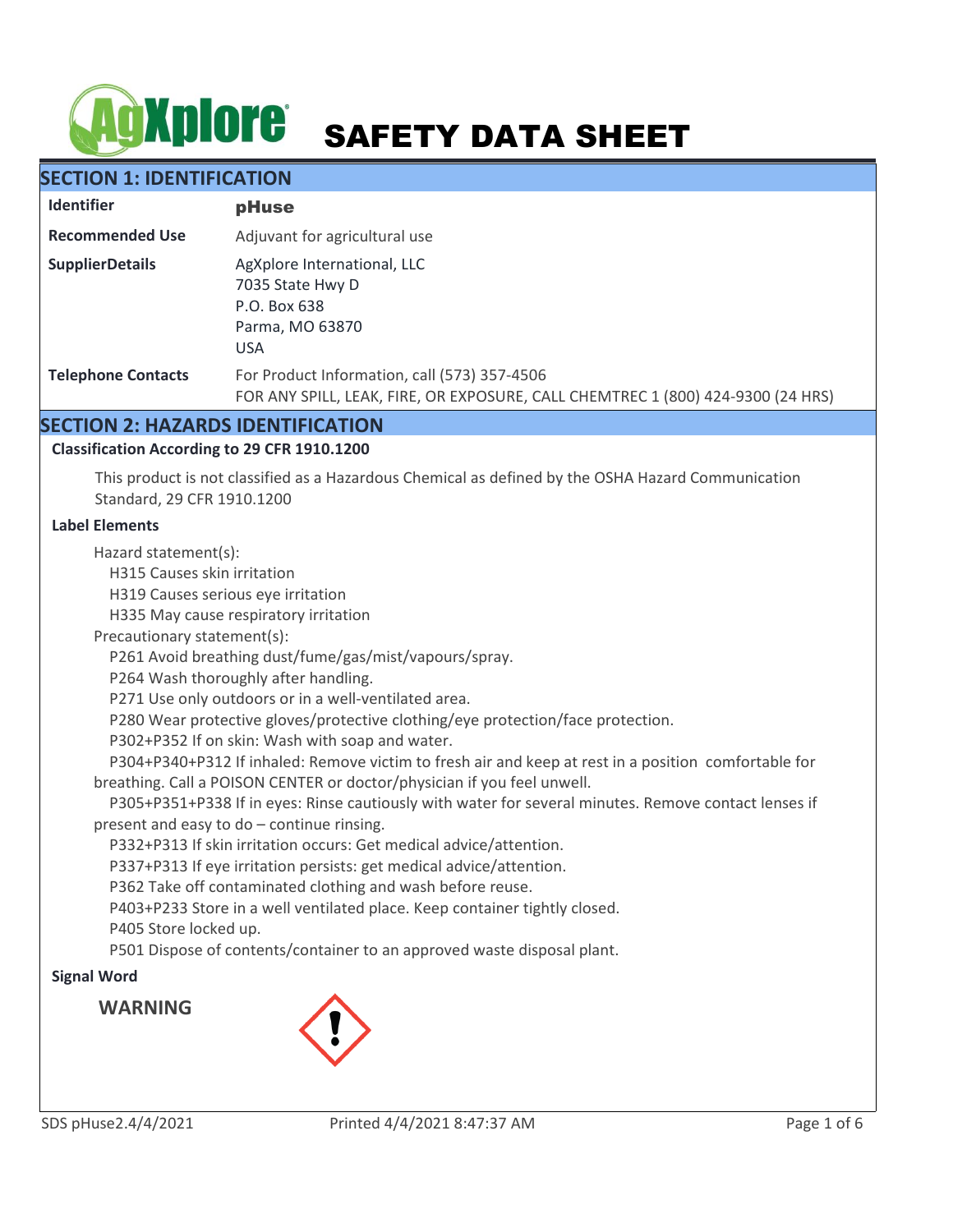# **KEEP OUT OF REACH OF CHILDREN**

#### **Other Hazards**

No other known hazards.

| <b>SECTION 3: COMPOSITION</b> |                                                               |                   |           |  |
|-------------------------------|---------------------------------------------------------------|-------------------|-----------|--|
|                               | <b>Ingredient Name</b>                                        | <b>CAS Number</b> | Percent   |  |
|                               | Alkylpolyethoxy esters and derivatives, carboxylic acids, and | Mixture           | $>80.0\%$ |  |
|                               | phospholipids                                                 |                   |           |  |

# **SECTION 4: FIRST AID MEASURES**

#### **Description of First Aid Measures**

If symptoms occur, call a poison control center or doctor for treatment advice.

If in eyes: Hold eye open and rinse slowly and gently with water for 15-20 minutes. Remove contact lenses, if present, after the first 5 minutes, then continue rinsing eye.

If on skin: Take off contaminated clothing. Rinse skin immediately with plenty of water for 15-20 minutes.

If swallowed: Call a poison control center or doctor immediately for advice. Have person sip a glass of water if able to swallow. Do not induce vomiting unless told to do so by a poison control center or doctor. Do not give anything by mouth to an unconscious person.

If inhaled: Move person to fresh air. If person is not breathing, call 911 or an ambulance, then give artificial respiration, preferably by mouth-to-mouth, if possible.

#### **Most Important Symptoms and Effects Acute and Delayed**

Eyes: Contact may cause slight temporary eye irritation. Mist may cause irritation. Corneal injury is unlikely.

Skin: Prolonged contact is essentially nonirritating to skin, and is unlikely to result in absorption of harmful amounts. Repeat

#### **Immediate Medical Attention and Special Treatment**

Treat symptomatically. Have container with you when seeking medical advice.

Note to physician: No specific antidote. Treat symptomatically and according to the condition of the patient.

# **SECTION 5: FIRE-FIGHTING MEASURES**

#### **Extinguishing Media**

Use water fog or fine spray, dry chemical fire extinguishers, carbon dioxide fire extinguishers, or foam. Do not use direct water stream, as this may spread the fire.

#### **Special Hazards Arising from the Substance or Mixture**

Avoid inhaling the fumes.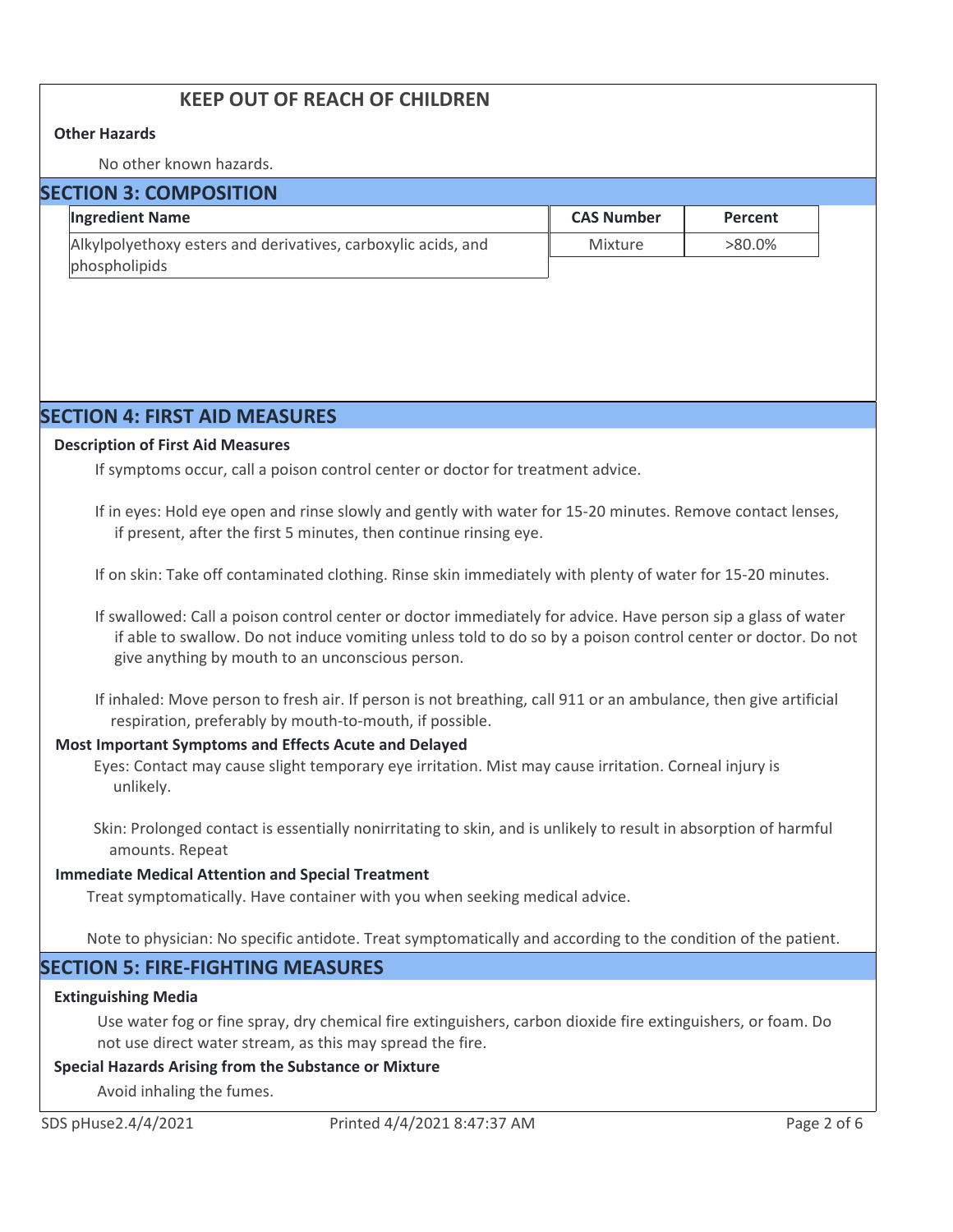#### **Special Protective Equipment and Precautions for Firefighters**

Wear positive-pressure self-contained breathing apparatus (SCBA) and protective fire-fighting gear. If protective equipment is not available or is not used, fight fire from a protected location or safe distance.

Consider the use of unmanned hose holders or monitor nozzles. Keep people away. Isolate the fire and deny unnecessary entry. Move container from fire area if this is possible without hazard.

Immediately withdraw all personnel from the area in case of rising sound from venting safety devices or discoloration of the container. Use water spray to cool fire exposed containers and fire affected zone until fire is out and the danger of reignition has passed.

## **SECTION 6: ACCIDENTAL RELEASE MEASURES**

#### **Personal Precautions Protective Equipment and Emergency Procedures**

Avoid inhalation of vapors, dusts, and spray mist. Avoid contact with skin and eyes. Spilled material may cause a slipping hazard. Use appropriate personal protective equipment (see section 8).

## **Environmental Precautions**

Prevent further spillage if safe to do so. Prevent from entering into soil, ditches, sewers, waterways, and/or groundwater.

#### **Methods and Materials for Containment and Cleanup**

Contain spilled material if possible. Absorb with inert material and dispose of in accordance with applicable regulations. See additional information in Section 13 Disposal Considerations.

## **SECTION 7: HANDLING AND STORAGE**

#### **Advice on Safe Handling**

Wear protective equipment. Avoid contact with eyes, skin, and clothing. Do not eat, drink, or smoke while handling this product. Ensure adequate ventilation. Avoid inhalation of dusts, vapors, or spray mist. Avoid prolonged exposure. Wash hands thoroughly after handling.

#### **Conditions for Safe Storage**

Store in original container. Do not freeze. Store away from direct sunlight or ultraviolet light. Store in a dry place. Do not reuse empty container. Do not allow water to be introduced into container. Do not contaminate water, food, or feed by storage or disposal.

# **SECTION 8: EXPOSURE CONTROLS/PERSONAL PROTECTION**

#### **Control Parameters**

No TLV/PEL listings for this mixture.

Appropriate engineering controls: Provide adequate ventilation. Provide eyewash station and safety shower.

#### **Exposure Controls**

Personal Protective Equipment: Wear splashproof goggles or shielded safety glasses, chemical-resistant gloves, long pants, long-sleeved shirt, shoes plus socks, and a chemical-resistant apron.

| SECTION 9. FITTSICAL AND CHEMICAL PROPERTIES |                        |  |                                  |                        |
|----------------------------------------------|------------------------|--|----------------------------------|------------------------|
| <b>Physical State</b>                        | Liquid                 |  | <b>Evaporation Rate</b>          | Not Established        |
| Appearance/Color                             | Amber                  |  | Specific Gravity (H2O = 1.0)     | 1.02                   |
| Odor                                         | Mild vinegar odor      |  | Solubility in Water (by Weight)  | Dispersible            |
| <b>Odor Threshold</b>                        | No test data available |  | <b>Autoignition Temperature</b>  | No test data available |
| pH                                           | $3.0 - 4.0$            |  | <b>Decomposition Temperature</b> | No test data available |
| <b>Freezing Point</b>                        | 32 °F                  |  | <b>Viscosity</b>                 | Not available          |
|                                              |                        |  |                                  |                        |

# **SECTION 9: PHYSICAL AND CHEMICAL PROPERTIES**

Closed Cup 102 °C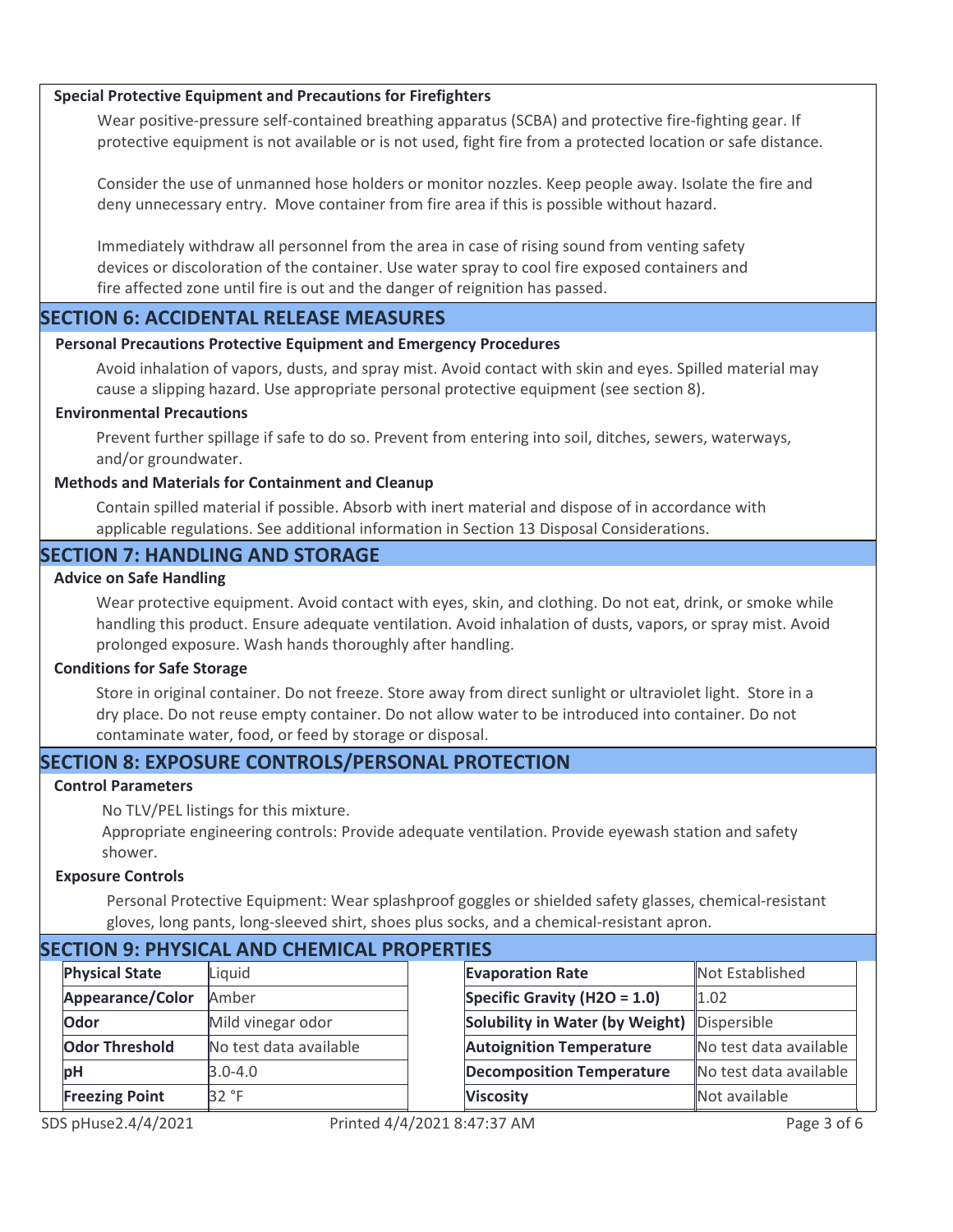| <b>Flash Point</b>    | Closed Cup 102 °C      | Liquid Density | $8.5$ lbs/gal |  |
|-----------------------|------------------------|----------------|---------------|--|
| <b>Vapor Pressure</b> | No test data available |                |               |  |

# **SECTION 10: STABILITY AND REACTIVITY**

#### **Reactivity**

Stable. No dangerous reaction potential known under normal conditions of use.

#### **Chemical Stability**

Stable under normal temperature and storage conditions.

#### **Possibility of Hazardous Reactions**

Stable under normal conditions.

#### **Conditions to Avoid**

Avoid exposure to strong oxidizers, strong bases, and strong acids. Avoid extreme heat, open flame, sparks, and other sources of ignition.

#### **Incompatible Materials**

Strong acids, strong bases, and strong oxidizers.

#### **Hazardous Decomposition Products**

Decomposition products depend upon temperature, air supply, and the presence of other materials. Decomposition products may include, but are not limited to: aldehydes, alcohols, esters, and organic acids.

# **SECTION 11: TOXICOLOGICAL INFORMATION**

#### **Information on Toxicological Effects**

ROUTES OF EXPOSURE Eye contact: May cause irritation. Skin contact: Can be absorbed, may cause irritation. Inhalation: Unknown. Ingestion: Unknown.

#### EXPOSURE SYMPTOMS

 Eye irritation: stinging, tearing, redness, swelling, and blurred vision. Skin irritation: Burning and skin damage. Allergic skin reaction:Redness and rash.

#### ACUTE AND CHRONIC EFFECTS

Contact may irritate or burn eyes. Components may be absorbed into the body through the skin. Prolonged inhalation may be harmful. Prolonged exposures may cause chronic effects.

ACUTE TOXICITY Oral: N/A Dermal: N/A Eye damage/eye irritation: May cause slight temporary eye irritation. Mist may cause eye irritation. Skin corrosion/irritation: N/A Carcinogenicity: N/A

# **SECTION 12: ECOLOGICAL INFORMATION**

# **Ecotoxicity**

This product is not classified as environmentally hazardous. Aquatic Acute Toxicity: EC50 Algae: N/A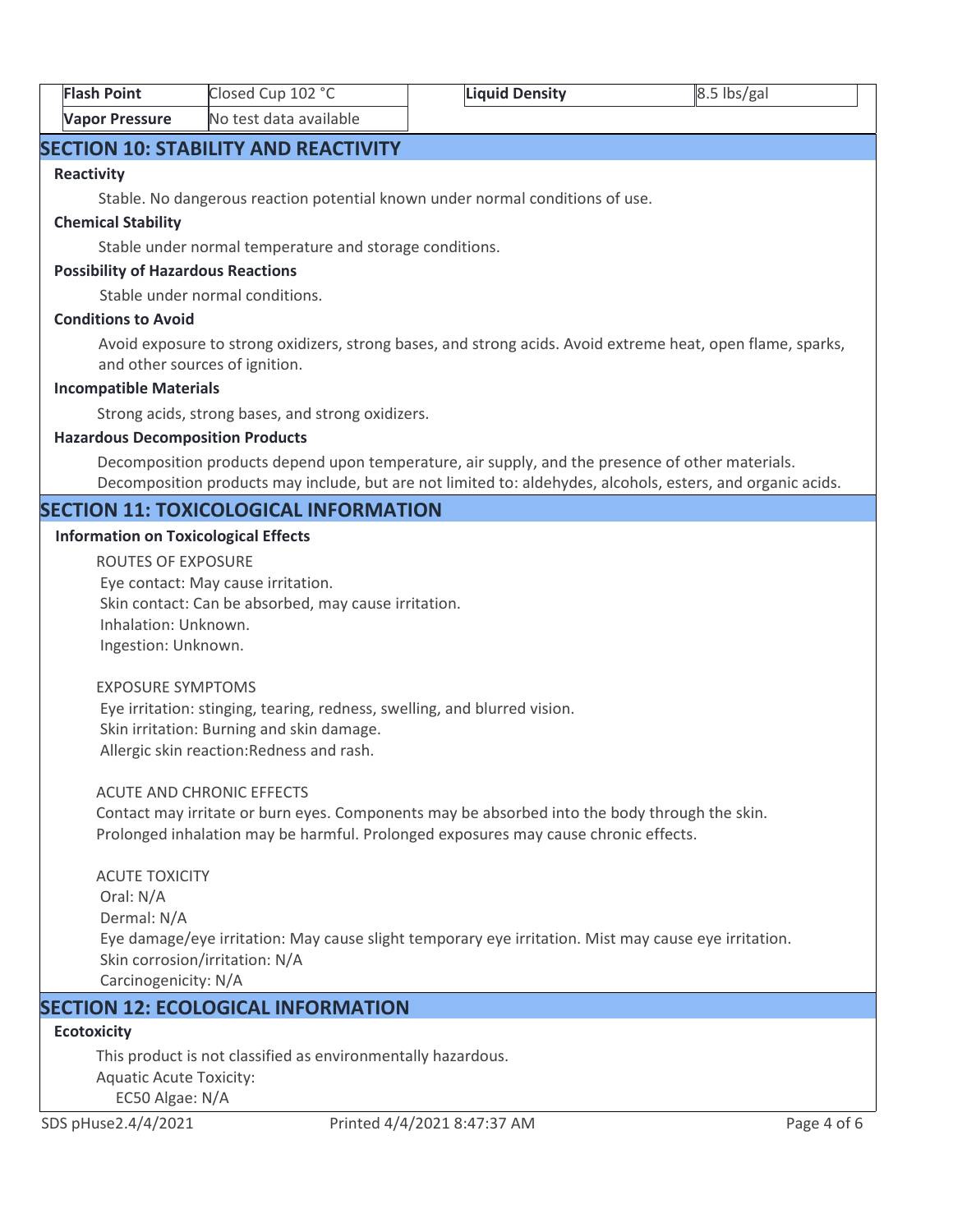LC50 Crustacea: N/A LC50 Fish: N/A

#### **Persistence and Degradability**

Material is readily biodegradable.

#### **Bioaccumulative Potential**

No data available.

#### **Mobility in Soil**

No data available.

## **Other Adverse Effects**

No other known adverse effects.

## **SECTION 13: DISPOSAL CONSIDERATIONS**

#### **Waste Treatment Methods**

Do not reuse empty container. Triple rinse, then offer for recycling or disposal in a sanitary landfill, or by other means in accordance with local, state, and federal regulations.

Dispose of waste materials at an approved waste disposal facility. Do not dump material in sewer or any body of water, or on the ground.

# **SECTION 14: TRANSPORT INFORMATION**

#### **Transportation**

DOT Non-Bulk: Not Regulated DOT Bulk: Not Regulated

#### **SECTION 15: REGULATORY INFORMATION**

#### **Safety, Health, and Environmental Regulations**

NFPA Hazard Rating: (0 = Least, 1= Slight, 2=Moderate, 3=High, 4= Severe)

- 0 Health
- 1 Fire
- 0 Reactivity

SARA Title III Hazard Notification and Reporting:

 Section 302 Extremely Hazardous Substances: This product is not known to contain any Extremely Hazardous Substances.

Sections 311 and 312 Hazard Categories:

Immediate (Acute) Health Hazard: No

Delayed (Chronic) Health Hazard: No

- Fire Hazard: No
- Reactive Hazard: No

Sudden Release of Pressure Hazard: No

 Section 313 Toxic Chemical Release: This product does not contain any chemical components that exceed the threshold reporting quantities in Section 313.

CERCLA Hazardous Substances List (40 CFR 302.4): Not listed

U.S. Toxic Substances Control Act (TSCA): All components of this product are on the TSCA Inventory or are exempt from TSCA Inventory requirements under 40 CFR 720.30